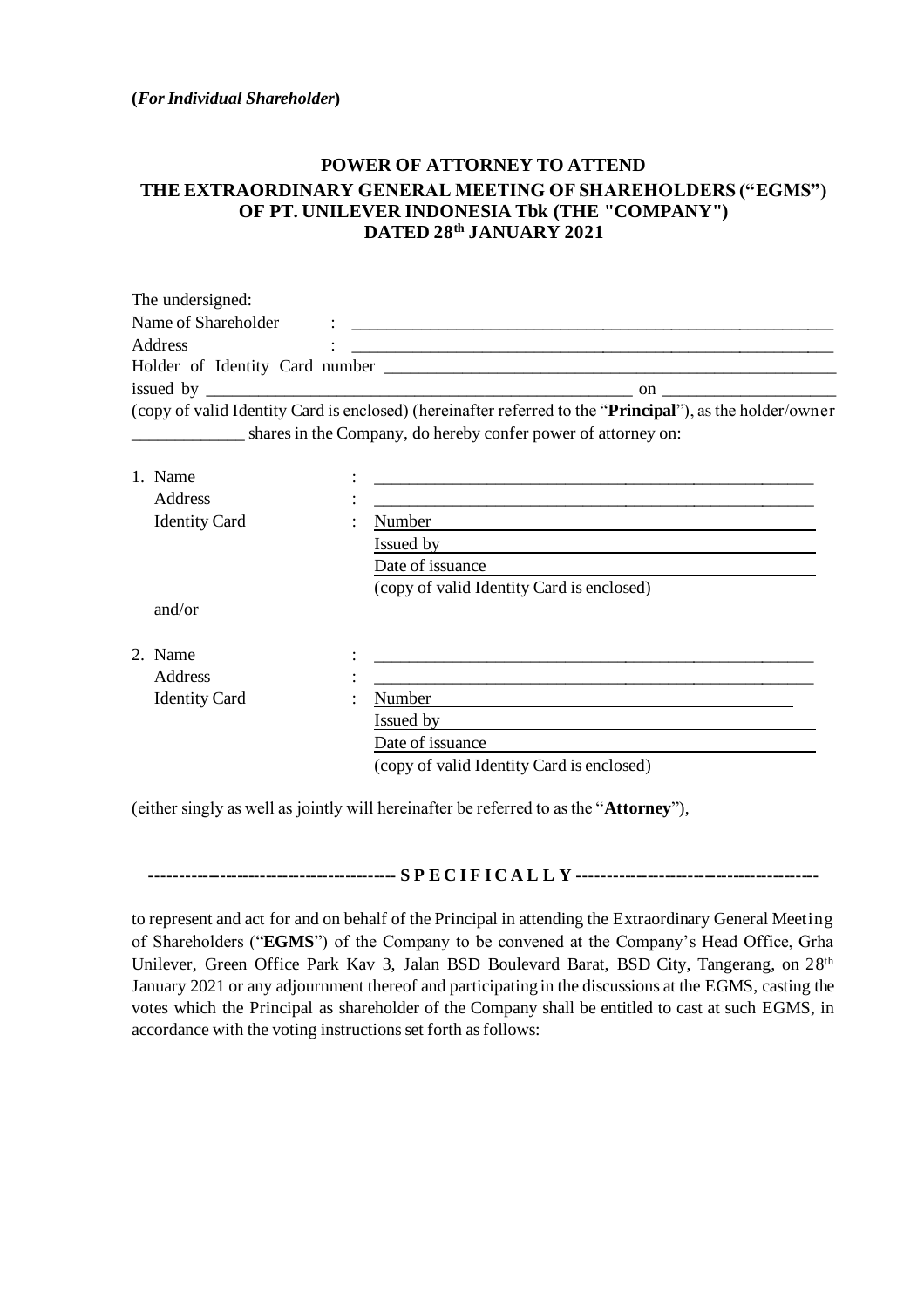|        | <b>EGMS AGENDA</b>                                                                                                                                                                                           | <b>VOTING INSTRUCTION</b> |         |         |  |  |  |  |  |  |
|--------|--------------------------------------------------------------------------------------------------------------------------------------------------------------------------------------------------------------|---------------------------|---------|---------|--|--|--|--|--|--|
|        |                                                                                                                                                                                                              | Agree                     | Against | Abstain |  |  |  |  |  |  |
| Agenda |                                                                                                                                                                                                              |                           |         |         |  |  |  |  |  |  |
|        | To approve the resignation of Mr. Jochanan Senf as<br>Director of the Company, effective as of 31 <sup>st</sup> December<br>2020.                                                                            |                           |         |         |  |  |  |  |  |  |
|        | To approve the resignation of Mrs. Sri Widowati as<br>Director of the Company, effective as of 31 <sup>st</sup> December<br>2020                                                                             |                           |         |         |  |  |  |  |  |  |
|        | To appoint Mrs. Tran Tue Tri as a Director of the<br>Company, effective as of the closing of the Meeting<br>until the closing of the Company's Annual General<br>Meeting of Shareholders to be held in 2023. |                           |         |         |  |  |  |  |  |  |

This power of attorney has been conferred on the Attorney under the following conditions:

- a. this Power of Attorney shall not be amended and/or cancelled/withdrawn without prior written notification from the principal to the Board of Directors of the Company, such notification to be received by the Board of Directors of the Company no later than 3 (three) business days prior to the date of the EGMS. If PT Sharestar Indonesia does not so receive such a written notification from the Principal, the Board of Directors of the Company is entitled to assume and conclude that this power of attorney is still valid at the date of the EGMS on 28<sup>th</sup> January 2021;
- b. the Principal undertakes to fully accept and to ratify all actions performed by the Attorney on behalf of the Principal, by virtue of this power of attorney;
- c. the Principal confers this power of attorney with the right to delegate this power of attorney to other persons; and
- d. this power of attorney shall be effective as from the date 27<sup>th</sup> January 2021.

IN WITNESS WHEREOF, this power of attorney is executed in \_\_\_\_\_\_\_\_\_\_\_\_\_\_\_\_\_\_\_, on the  $\frac{day}{x}$  of  $\frac{2021}{x}$ 

**For the Principal, Attorney,**

Stamp Duty

\_\_\_\_\_\_\_\_\_\_\_\_\_\_\_\_

## Notes:

<sup>1.</sup> If this power of attorney is executed in the Republic of Indonesia, it must be signed with the stamp duty and the signature of the Principal and the date of the signing thereof shall be affixed on such stamp duty.

<sup>2.</sup> To the Shareholders having their registered address overseas, if this power of attorney is executed outside the Republic of Indonesia, this power of attorney shall be notarized and subsequently legalized by the Embassy/Consulate of the Republic of Indonesia having its jurisdiction covering the territory where this power of attorney will be signed, or in the absence of any Embassy/Consulate of the Republic of Indonesia, this power of attorney shall be legalized in accordance with the local rules.

<sup>3.</sup> In accordance with Article 15 of the Articles of Association of the Company, the Chairman of the Meeting shall be entitled to request any person attending the Meeting to prove that they are entitled to attend the Meeting.